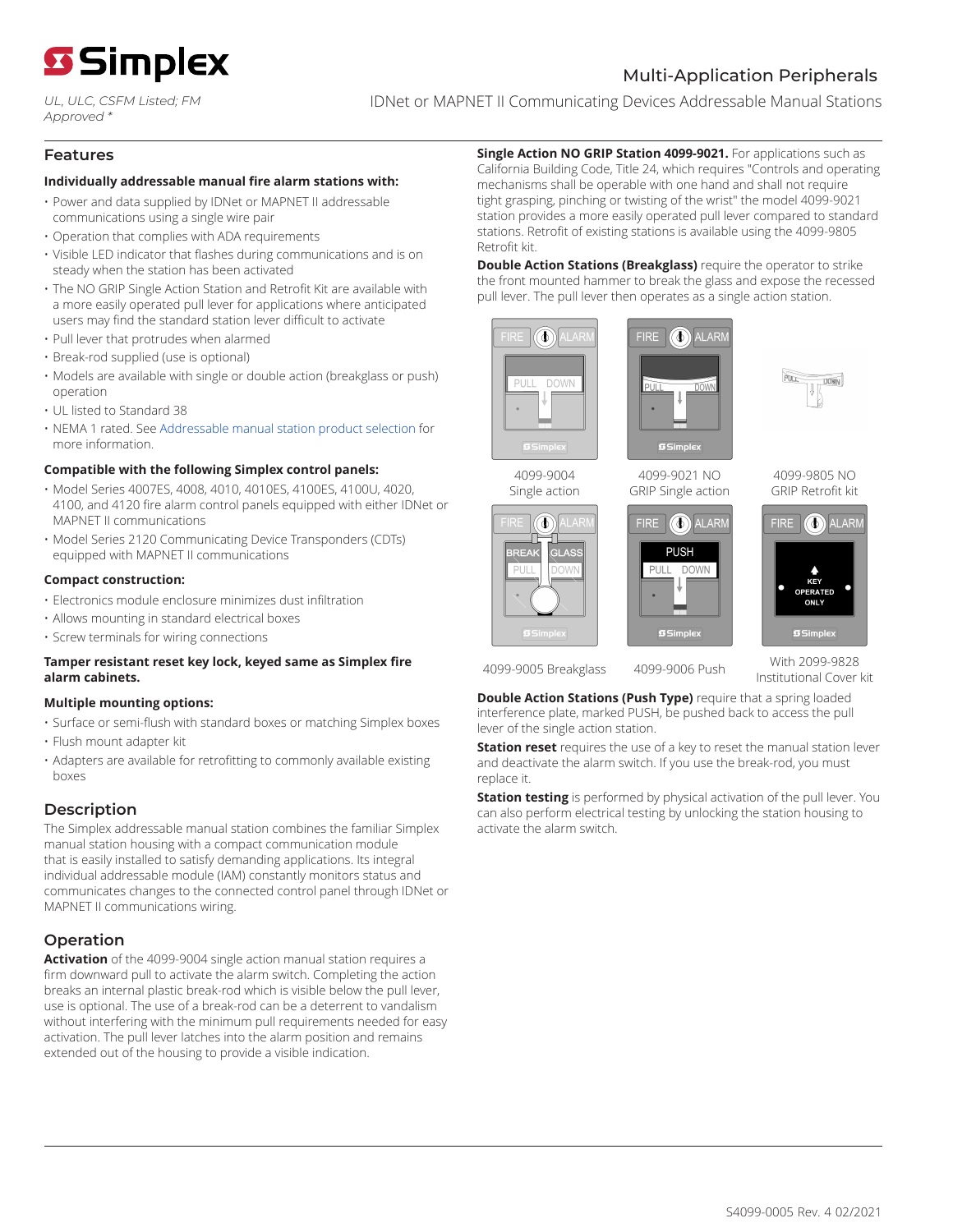# **Specifications**

Refer to 4099 MAPNET II/ IDNet Addressable Manual Pull Station with LED Installation Instructions 579-1135 for additional information.

| <b>Table 1: Specifications</b>  |                                                                                                             |  |  |
|---------------------------------|-------------------------------------------------------------------------------------------------------------|--|--|
| <b>Specification</b>            | Rating                                                                                                      |  |  |
| <b>Power and communications</b> | IDNet or MAPNET II communications, 1 address for each station                                               |  |  |
| <b>Address means</b>            | DIP switch, 8 position                                                                                      |  |  |
| <b>Wire connections</b>         | Screw terminal for in/out wiring, for 18 AWG to 14 AWG wire (0.82 mm <sup>2</sup> to 2.08 mm <sup>2</sup> ) |  |  |
| UL listed temperature range     | 32°F to 120°F (0°C to 49°C) intended for indoor operation                                                   |  |  |
| <b>Humidity range</b>           | Up to 93% RH at 100°F (38°C)                                                                                |  |  |
| <b>Housing color</b>            | Red with white raised lettering                                                                             |  |  |
| Material                        | Housing and pull lever are Lexan polycarbonate or equal                                                     |  |  |
| <b>Pull lever color</b>         | White with red raised lettering                                                                             |  |  |
| <b>Housing dimensions</b>       | $\frac{1}{5}$ in. H x 3 3/4 in. W x 1 in. D (127 mm x 95 mm x 25 mm)                                        |  |  |

### **Addressable manual station semi-flush mounting**



**Figure 1: Addressable manual station semi-flush mounting**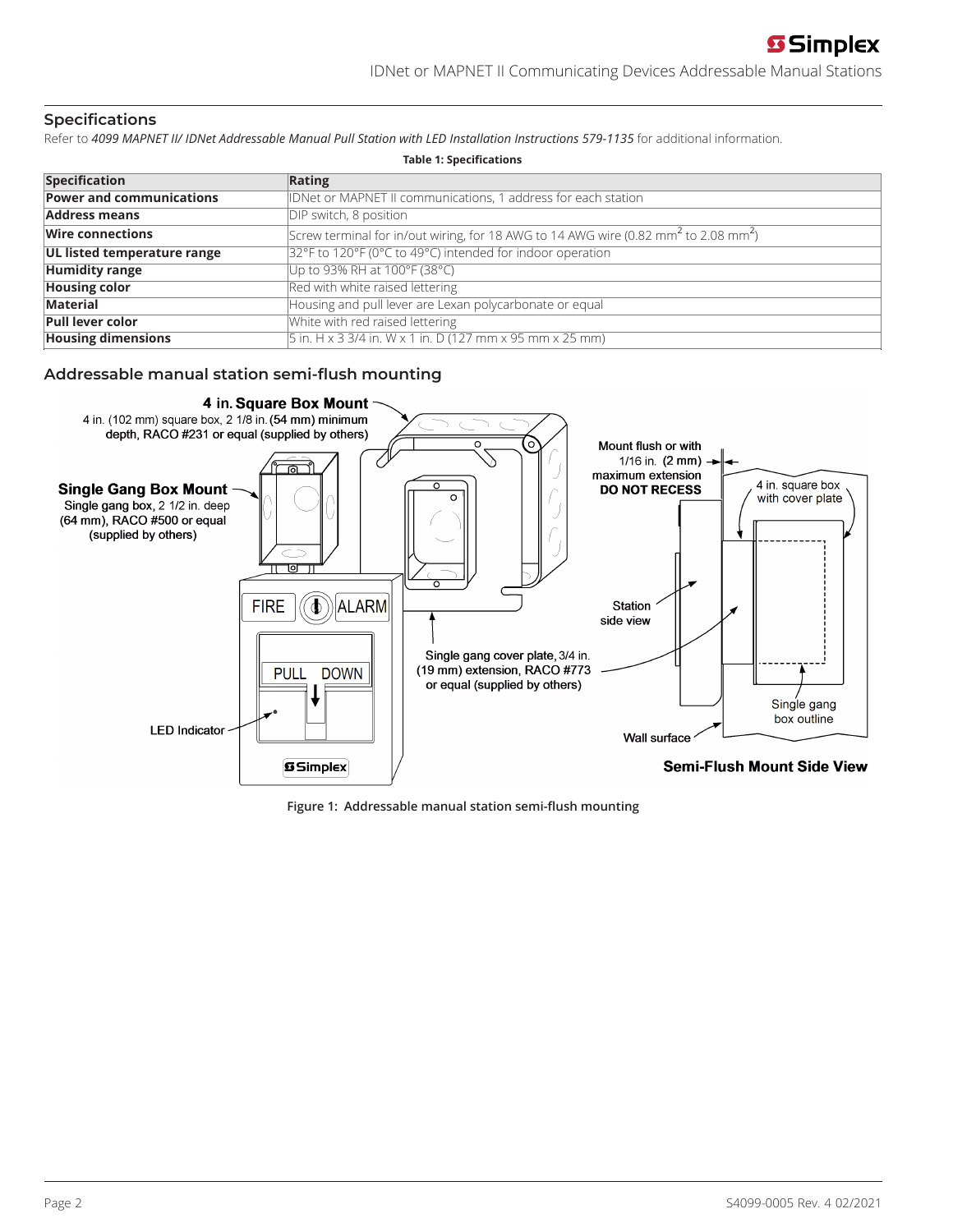# **Addressable manual stations surface mounting**

**Preferred mounting.** For surface mounting of these addressable manual stations, the preferred electrical boxes are shown in [Figure](#page-2-0) 2. **Additional mounting reference.** See [Addressable manual station, additional mounting information](#page-4-0) for Wiremold box mounting compatibility. [Figure](#page-2-0) 2 shows the 2975-9178 box and the 2975-9022 cast box.



<span id="page-2-0"></span>**Figure 2: 4099 Series addressable manual station**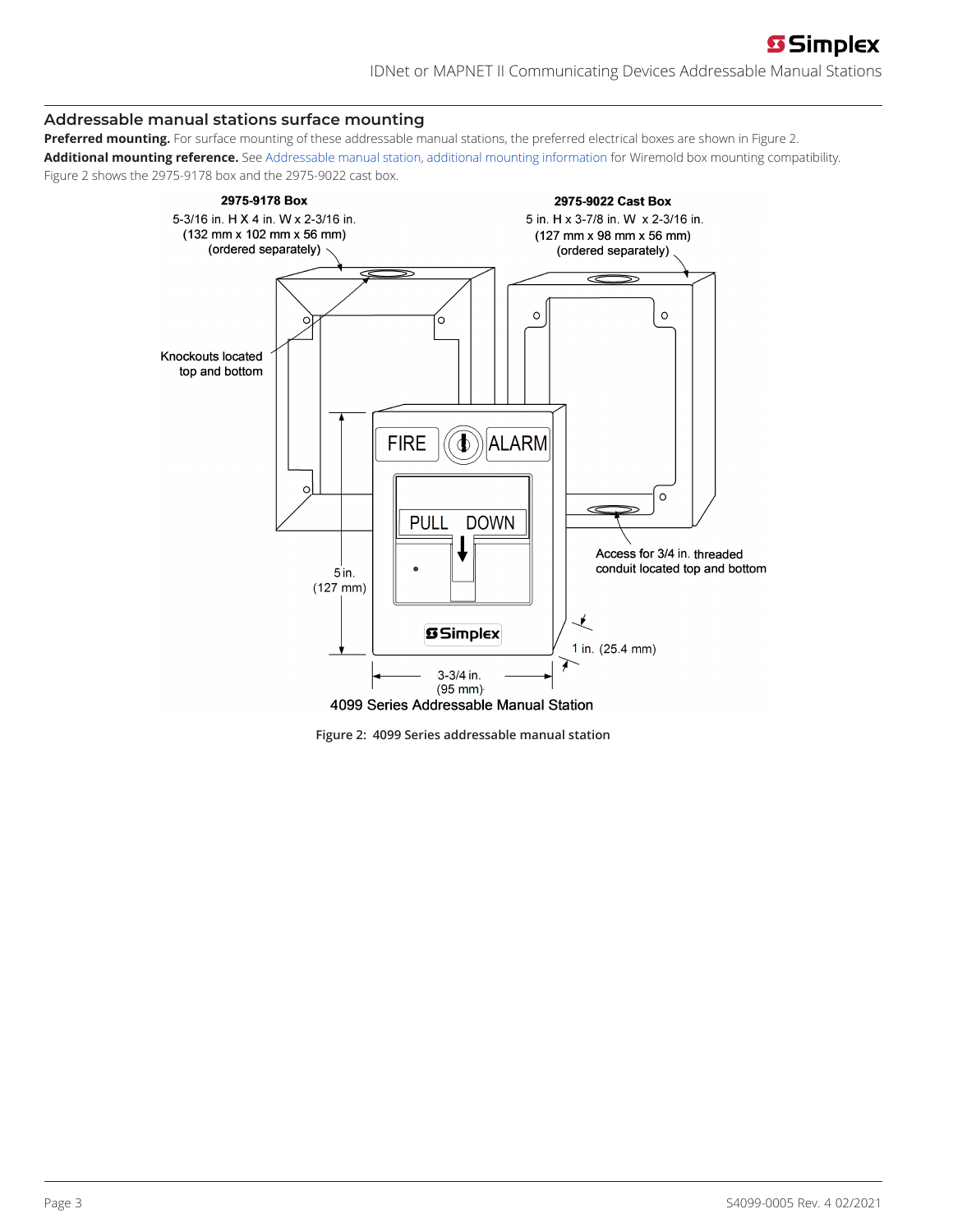# **Surface mount side view with internal detail**

[Figure](#page-3-0) 3 shows the 2975-9178 box.



<span id="page-3-0"></span>**Figure 3: Surface mount side view with internal detail**

# **Application reference**

Refer to NFPA 72, the *National Fire Alarm and Signaling Code*, and all applicable local codes for complete requirements for manual stations. The following summarizes the basic requirements:

- 1. Stations shall be located in the normal path of exit and distributed in the protected area such that they are unobstructed and readily accessible.
- 2. Mounting shall be with the operable part not less than 42 in. (1.07 m) and not more than 48 in. (1.22 m) above floor level.
- 3. At least one station shall be provided on each floor. Additional stations shall be provided to obtain a travel distance not more than 200 ft (61 m) to the nearest station from any point in the building.
- 4. When manual station coverage appears limited in any way, additional stations should be installed.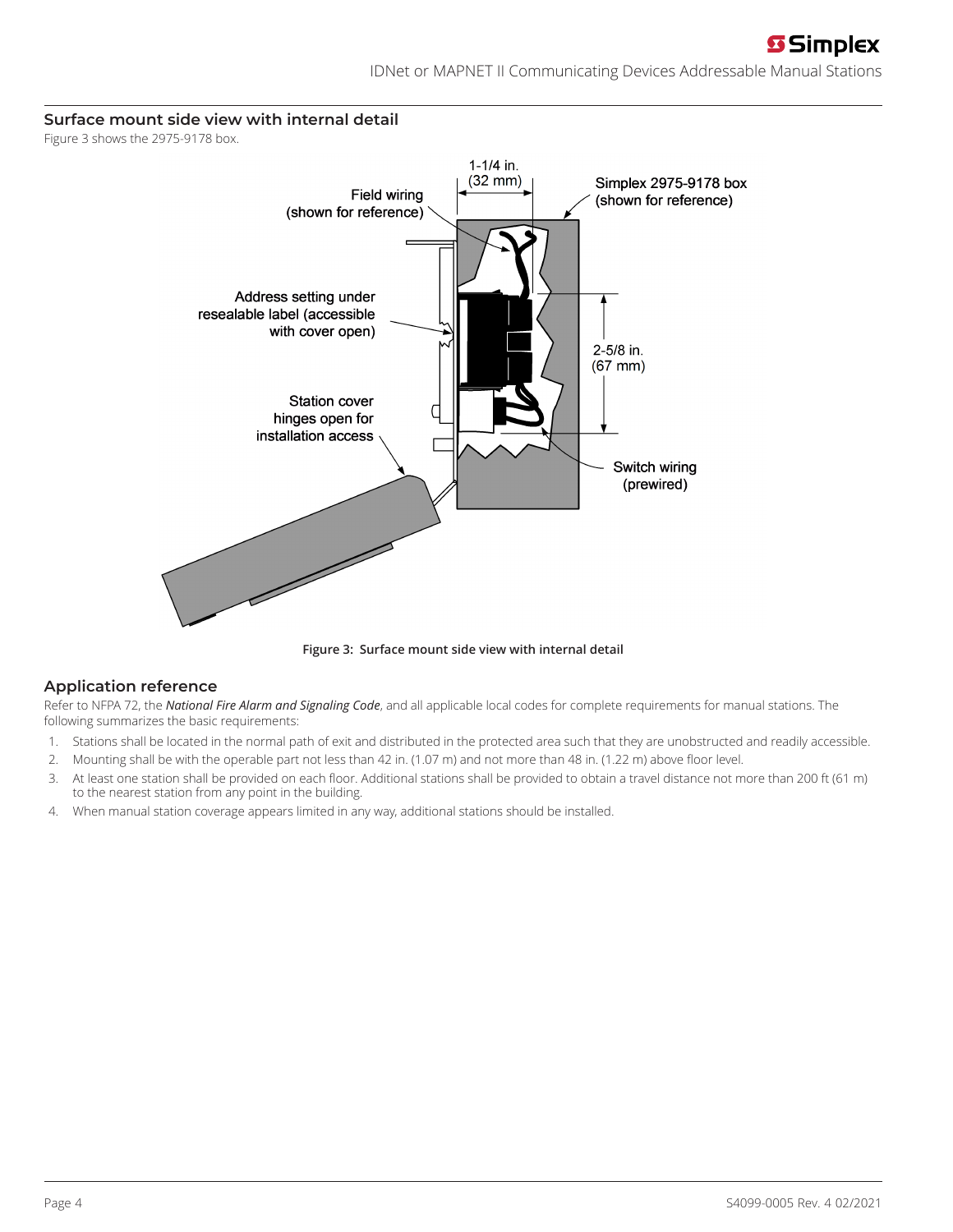# **S** Simplex

IDNet or MAPNET II Communicating Devices Addressable Manual Stations

#### <span id="page-4-0"></span>**Addressable manual station, additional mounting information**

For retrofit and new installations, additional compatible mounting boxes and the required adapter plates are shown in [Figure](#page-4-1) 4. [Figure](#page-4-1) 4 shows the 2099-9814 surface trim for Wiremold boxes and the 2099-9813 semi-flush trim for 2 gang switch boxes.



<span id="page-4-1"></span>**Figure 4: Addressable manual station, additional mounting information**

#### **Addressable manual station, flush mounting information**





The flush mount adapter kit is available in beige (2099-9820) or black (2099-9819).